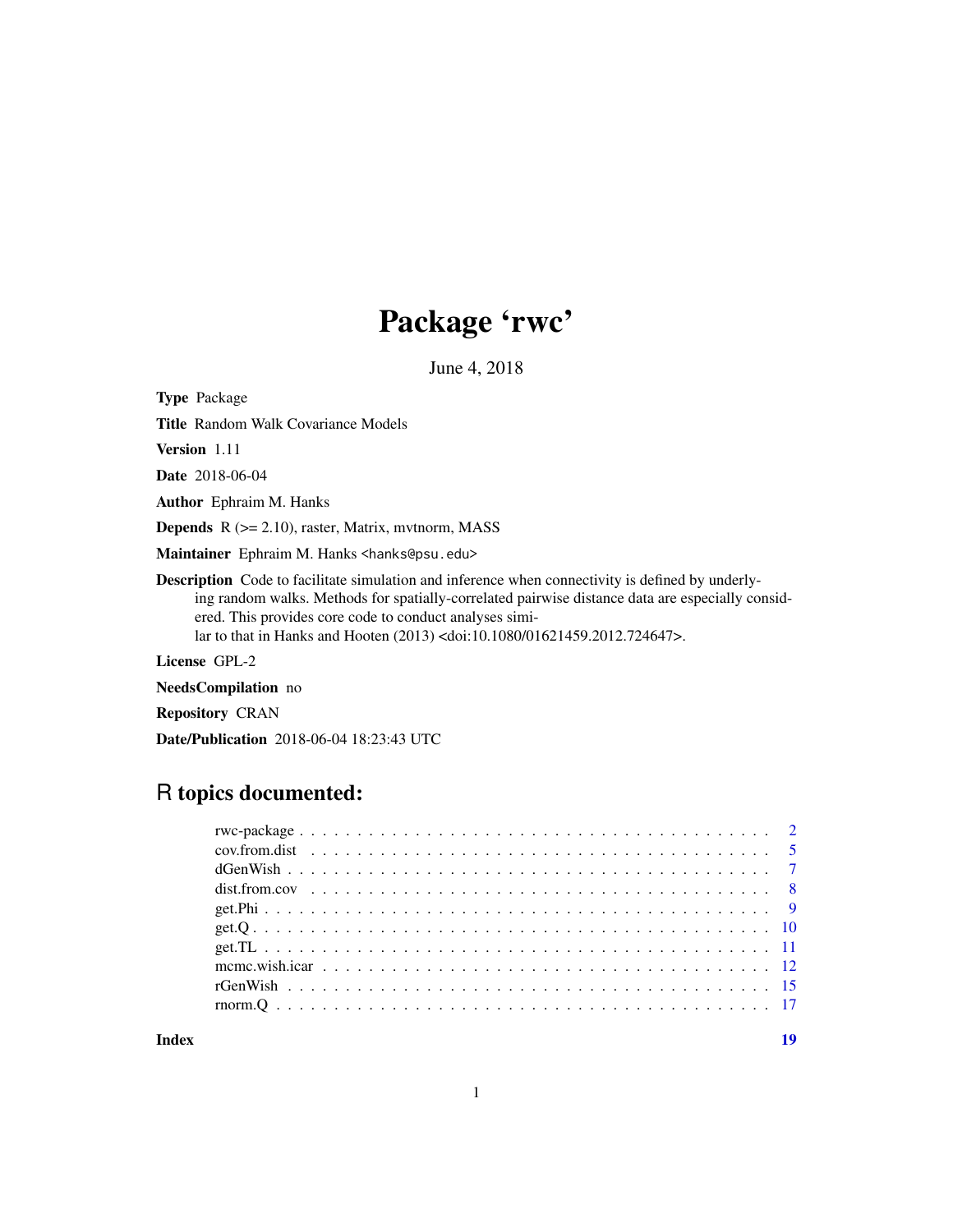<span id="page-1-0"></span>

Code to facilitate simulation and inference of connectivity defined by random walks.

# Details

This package contains code to simulate (rGenWish) and evaluate the likelihood of (dGenWish) distance matrices from the Generalized Wishart distribution. It also contains helper functions to create and manage spatial covariance models created from landscape grids with resistance or conductance defined by landscape features.

#### Author(s)

Ephraim M. Hanks

Maintainer: Ephraim M. Hanks

# References

McCullagh 2009. Marginal likelihood for distance matrices. Statistica Sinica 19: 631-649.

Hanks and Hooten 2013. Circuit theory and model-based inference for landscape connectivity. Journal of the American Statistical Association. 108(501), 22-33.

Hanks 2017. Modeling spatial covariance using the limiting distribution of spatio-temporal random walks. Journal of the American Statistical Association.

# Examples

```
## Not run:
## The following code conducts a simulation example by
## first simulating a heterogeneous landscape, then
## simulating pairwise distance data on the landscape
## and finally making inference on model parameters.
library(rwc)
library(MASS)
## source("GenWishFunctions_20170901.r")
##
## specify 2-d raster
##
ras=raster(nrow=30,ncol=30)
extent(ras) <- c(0,30,0,30)
```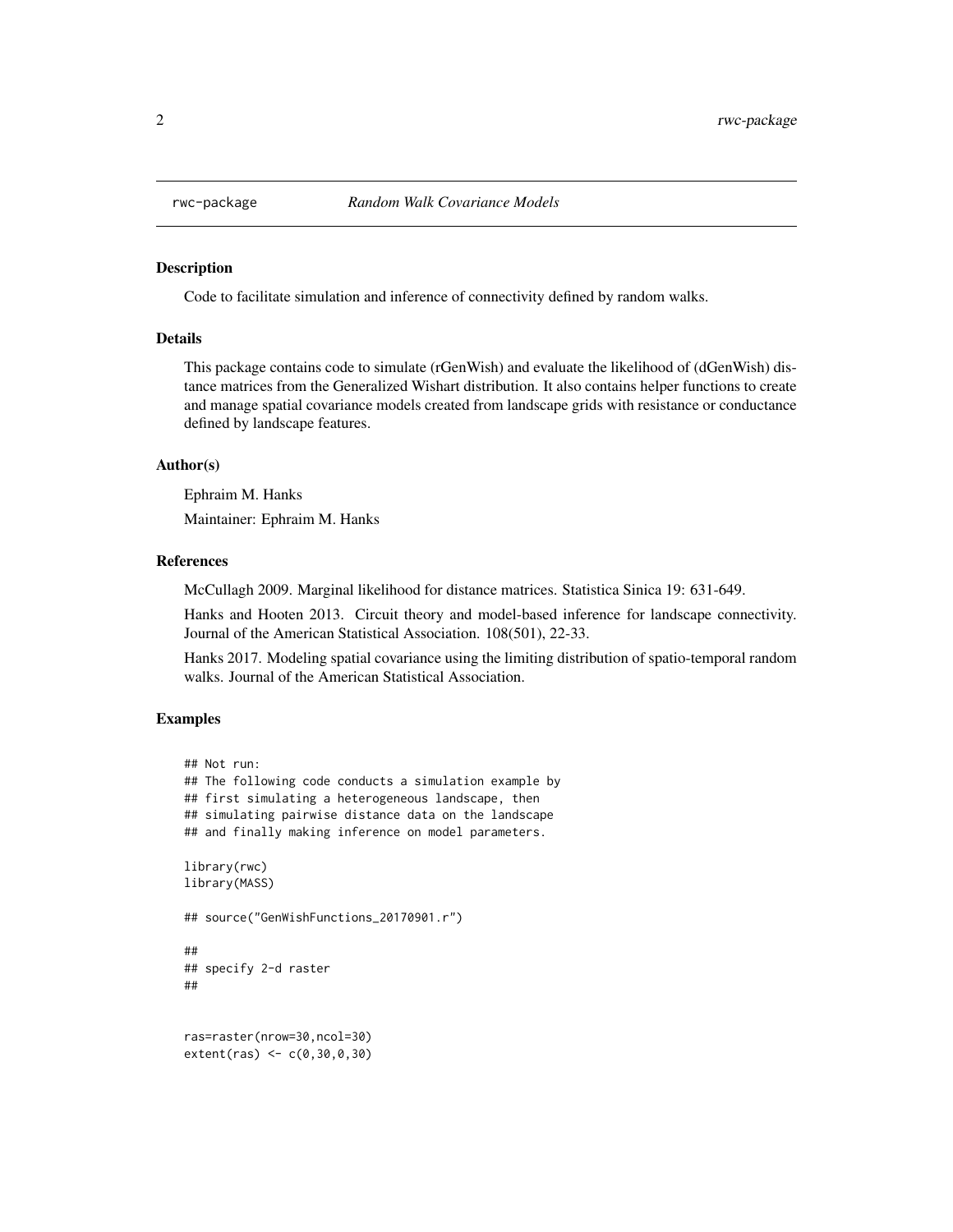```
rwc-package 3
```

```
values(ras) < -1plot(ras,asp=1)
ras
int=ras
cov.ras=ras
## simulate "resistance" raster
TL.int=get.TL(int)
Q.int=get.Q(TL.int,1)
set.seed(1248)
## values(cov.ras) <- as.numeric(rnorm.Q(Q.int
values(cov.ras) <- as.numeric(rnorm.Q(Q.int,zero.constraint=TRUE))
plot(cov.ras)
stack=stack(int,cov.ras)
plot(stack)
TL=get.TL(stack)
## Create "barrier" raster which has no effect, to test model selection
barrier=int
values(barrier) <- 0
barrier[,10:11] <- 1
plot(barrier)
TL.all=get.TL(stack(int,cov.ras,barrier))
##
## sampling locations
##
nsamps=150
set.seed(4567)
samp.xy=cbind(runif(nsamps,0,30),runif(nsamps,0,30))
## samp.xy=samp.xy[rep(1:nsamps,times=5),]
samp.locs=cellFromXY(int,samp.xy)
samp.cells=unique(samp.locs)
nsamps=nrow(samp.xy)
plot(cov.ras)
points(samp.xy)
K=matrix(0,nrow=nsamps,ncol=length(samp.cells))
for(i in 1:nsamps){
   K[i,which(samp.cells==samp.locs[i])]=1
}
```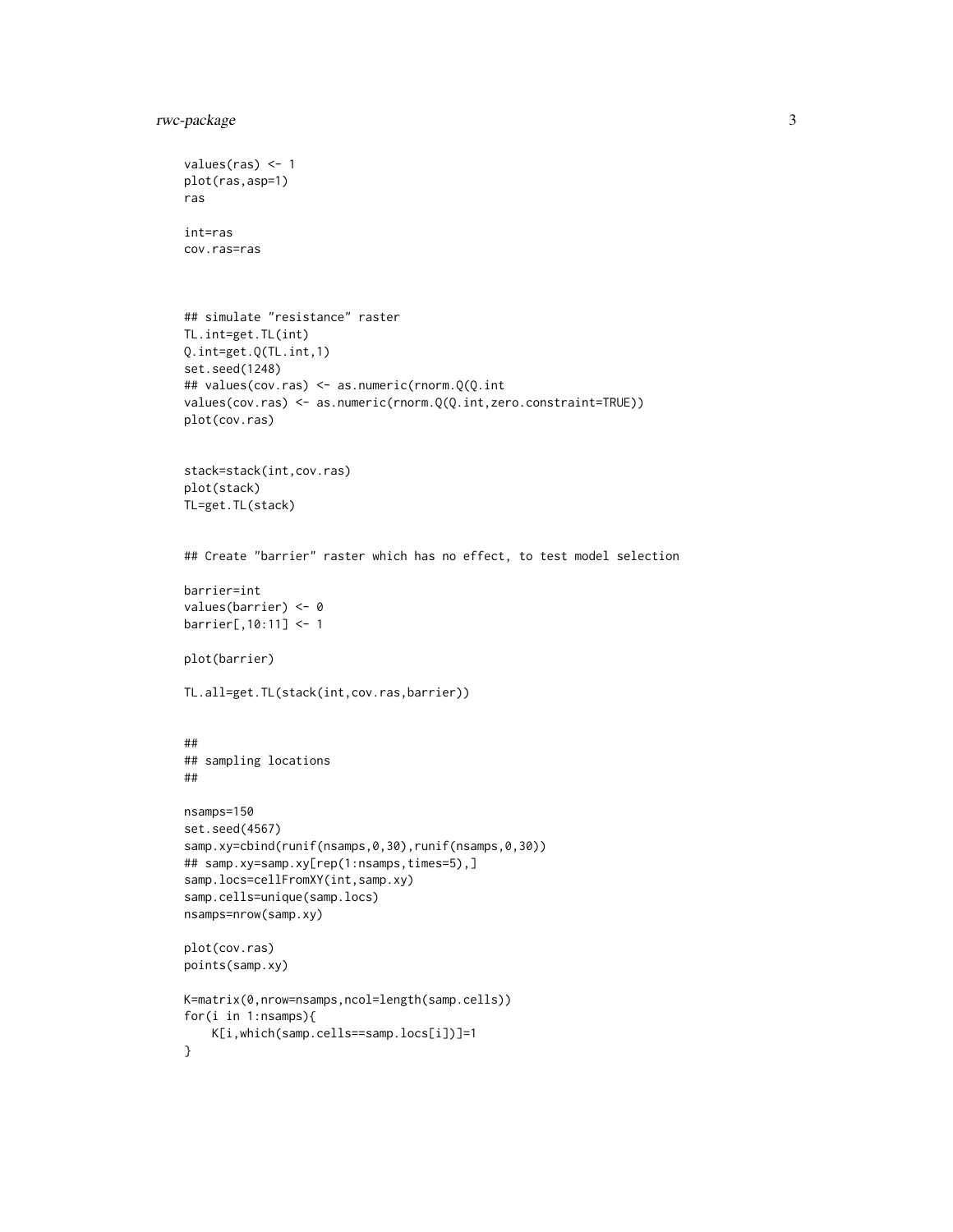```
image(K)
##
## beta values
##
betas=c(-2,-1)
tau=.01
Q=get.Q(TL,betas)
Phi=get.Phi(Q,samp.cells)
## simulate from ibr model
D.rand.ibr=rGenWish(df=20,Sigma=K%*%ginv(as.matrix(Phi))%*%t(K) + diag(nsamps)*tau)
image(D.rand.ibr)
## crude plot of geographic distance vs genetic distance
plot(as.numeric(as.matrix(dist(xyFromCell(ras,samp.locs)))),as.numeric(D.rand.ibr))
###################################
##
##
## fitting using optim
##
##
nll.gen.wish.icar <- function(theta,D,df,TL,obs.idx){
   ## get K
   cells.idx=unique(obs.idx)
   n.cells=length(cells.idx)
   n.obs=length(obs.idx)
   K \le - matrix(0, nrow = n.obs, ncol = n.cells)
    for (i in 1:n.obs){
       K[i, which (cells.idx == obs.idx[i])] <- 1
    }
   ## get precision matrix of whole graph
    tau=exp(theta[1])
   beta=theta[-1]
   Q=get.Q(TL,beta)
    ## get precision matrix of observed nodes
   max.diag=max(diag(Q))
    Q=Q/max.diag
   Phi=get.Phi(Q,cells.idx)
    ## get covariance matrix of observations
    Sigma.nodes=ginv(as.matrix(Phi))
    Sigma.nodes=Sigma.nodes/max.diag
```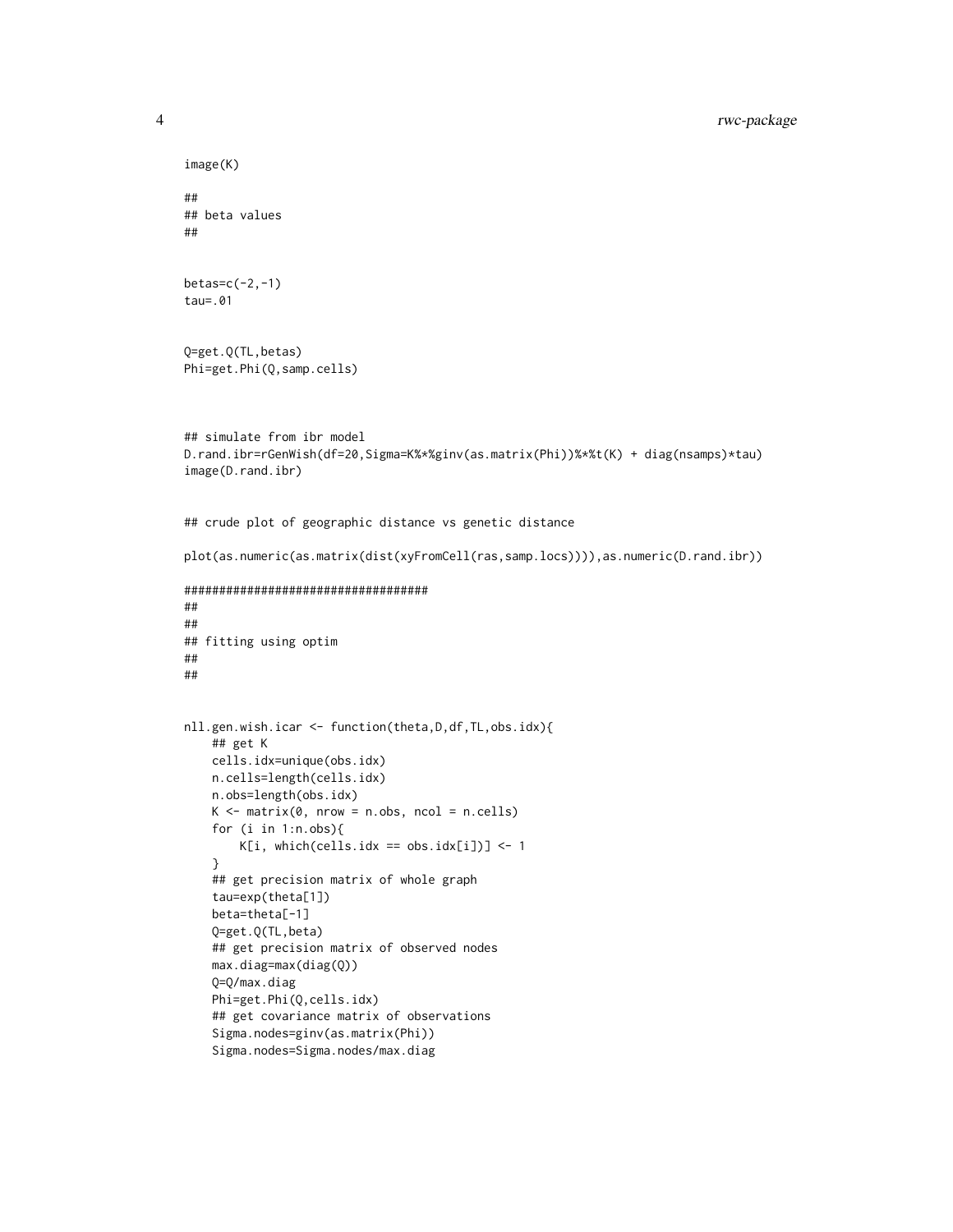```
Psi=K%*%Sigma.nodes%*%t(K)+tau*diag(nrow(K))
    ## get nll
    nll=-dGenWish(D,Psi,df,log=TRUE)
   nll
}
fit=optim(c(log(tau),betas),nll.gen.wish.icar,D=D.rand.ibr,df=20,TL=TL,
    obs.idx=samp.locs,control=list(trace=10),hessian=TRUE)
fit.all=optim(c(log(tau),betas,0),nll.gen.wish.icar,D=D.rand.ibr,df=20,TL=TL.all,
    obs.idx=samp.locs,control=list(trace=10),hessian=FALSE)
fit.ibd=optim(c(log(tau),0),nll.gen.wish.icar,D=D.rand.ibr,df=20,TL=TL.int,
    obs.idx=samp.locs,control=list(trace=10),hessian=FALSE)
## model selection using AIC
aic.ibr=2*fit$value + 2*length(fit$par)
aic.all=2*fit.all$value + 2*length(fit.all$par)
aic.ibd=2*fit.ibd$value + 2*length(fit.ibd$par)
aic.ibr
aic.all
aic.ibd
## se's for best fit
str(fit)
## get standard errors from optim
H=fit$hessian
S=solve(H)
se=sqrt(diag(S))
se
## CI's for best fit
CImat=matrix(NA,3,4)
rownames(CImat) <- c("log(tau)","intercept","resistance")
colnames(CImat) <- c("truth","estimate","lower95CI","upper95CI")
CImat[,1]=c(log(tau),betas)
CImat[,2]=fit$par
CImat[,3]=fit$par-1.96*se
CImat[,4]=fit$par+1.96*se
CImat
## End(Not run)
```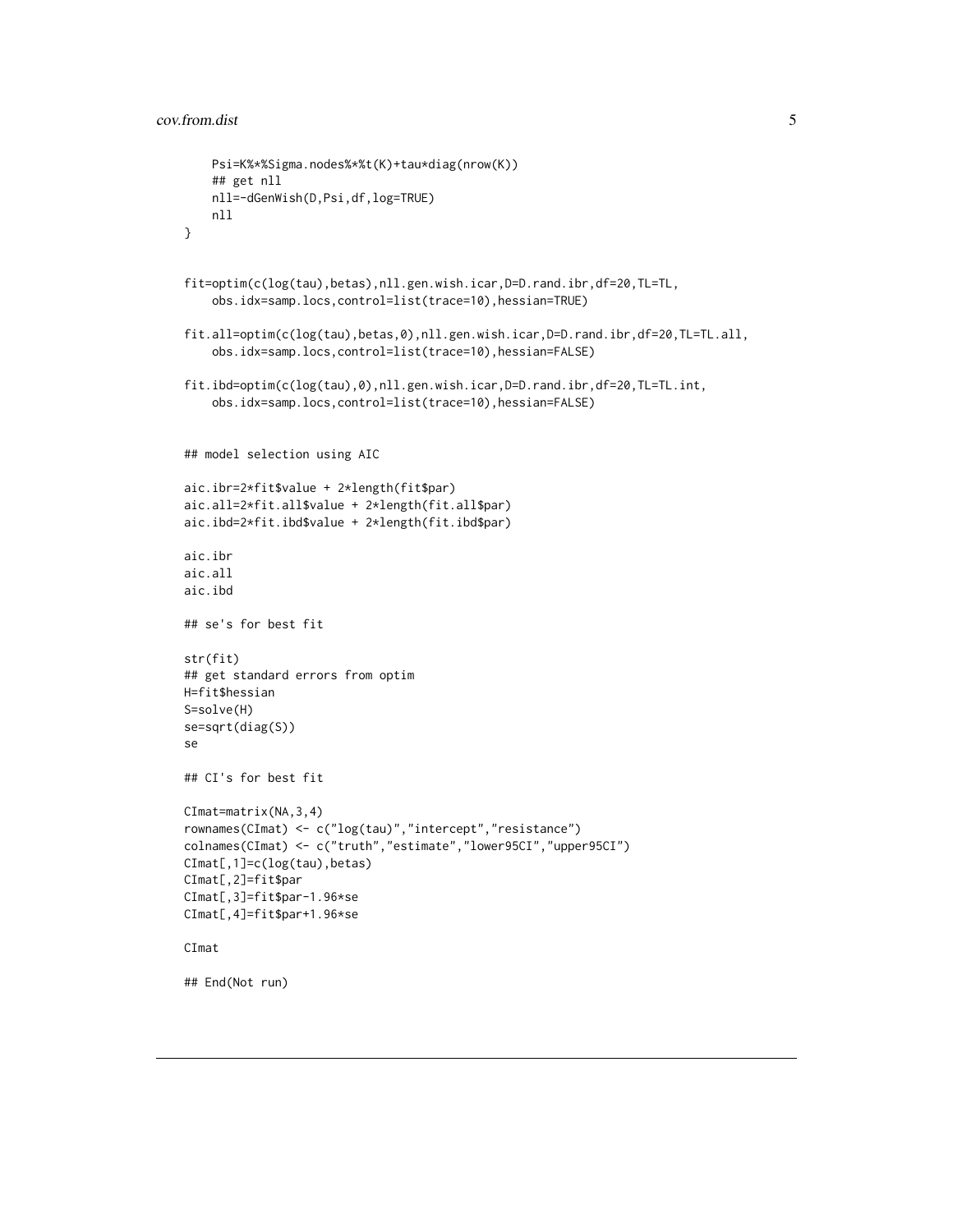<span id="page-5-0"></span>This computes a covariance matrix from a squared-distance matrix using the centering method of Gower (1996). When the squared-distance matrix is a resistance distance matrix, or a variogram matrix from a spatial model, the resulting covariance matrix is the spatial covariance matrix corresponding to a random walk model for connectivity as in Hanks and Hooten (2013).

### Usage

cov.from.dist(R)

#### Arguments

R A negative semi-definite matrix of squared differences.

#### Value

A positive semi-definite covariance matrix, for which the variogram (or resistance distance) is equal to the input R matrix.

#### Author(s)

Ephraim M. Hanks

# References

Hanks and Hooten 2013. Circuit theory and model-based inference for landscape connectivity. Journal of the American Statistical Association. 108(501), 22-33.

Gower 1996. Some distance properties of latent root and vector methods used in multivariate analysis. Biometrika 53(3), 325-338.

#### Examples

```
## create a Wishart covariance matrix with independent structure
Z=matrix(rnorm(10*20),ncol=20,nrow=10)
W=Z%*%t(Z)
```
## convert to resistance distance matrix D=dist.from.cov(W)

## convert back to covariance matrix C=cov.from.dist(D)

```
## compare C and W
max(abs(C-W))
```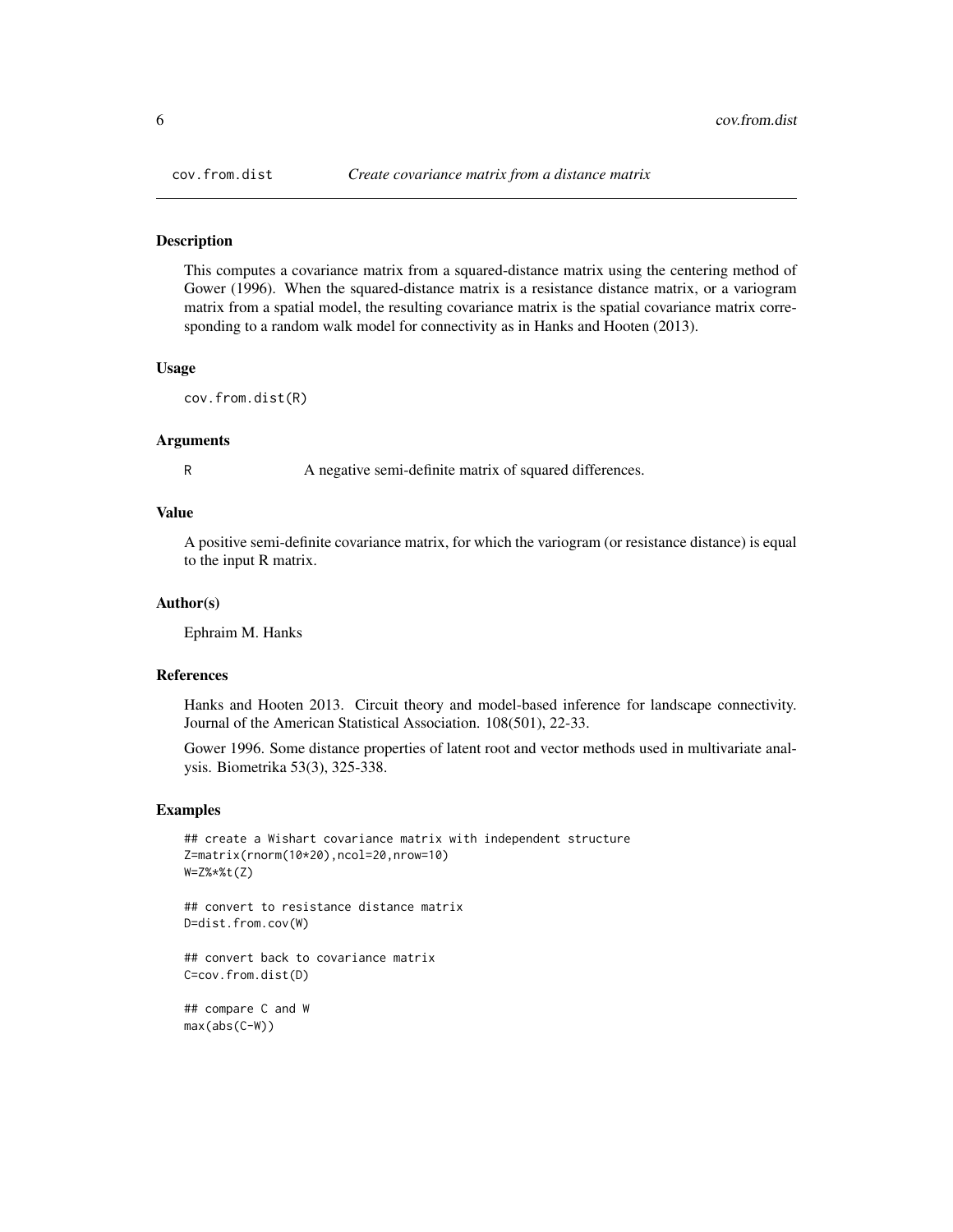<span id="page-6-0"></span>Computes the density of the (possibly singular) Generalized Wishart distribution with null-space equal to the space spanned by the "one" vector. This corresponds to the case considered by McCullagh (2009) and Hanks and Hooten (2013).

# Usage

dGenWish(Dobs, Sigma, df,log=FALSE)

# Arguments

| Dobs  | An observed squared-distance matrix.                   |
|-------|--------------------------------------------------------|
| Sigma | The covariance parameter of the Generalized Wishart.   |
| df    | An integer specifying the degrees of freedom.          |
| log   | Logical. If True, then the log-likelihood is computed. |

# Details

Following McCullagh (2009), the likelihood can be computed by considering any contrast matrix L of full rank, and with n-1 rows and n columns, where n is the number of columns of 'Dobs'. If

Dobs ~ GenWish(Sigma,df,1)

is distributed as a generalized Wishart distribution with kernel (null space) equal to the one vector, and df degrees of freedom, then the likelihood can be computed by computing the likelihood of

 $L(-Dobs)L' \sim \text{Wishart}(L(2*Sigma)L', df)$ 

Additionally, following Srivastava (2003), this likelihood holds (up to a proportionality constant) in the singular case where df<n.

Following this formulation, the log-likelihood computed here (up to an additive constant) is

-df/2\*log|L(2\*Sigma)L'| -1/2\*tr (L(2\*Sigma)L')^-1 L(-D)L'

# Value

A numeric likelihood or log-likelihood

## Author(s)

Ephraim M. Hanks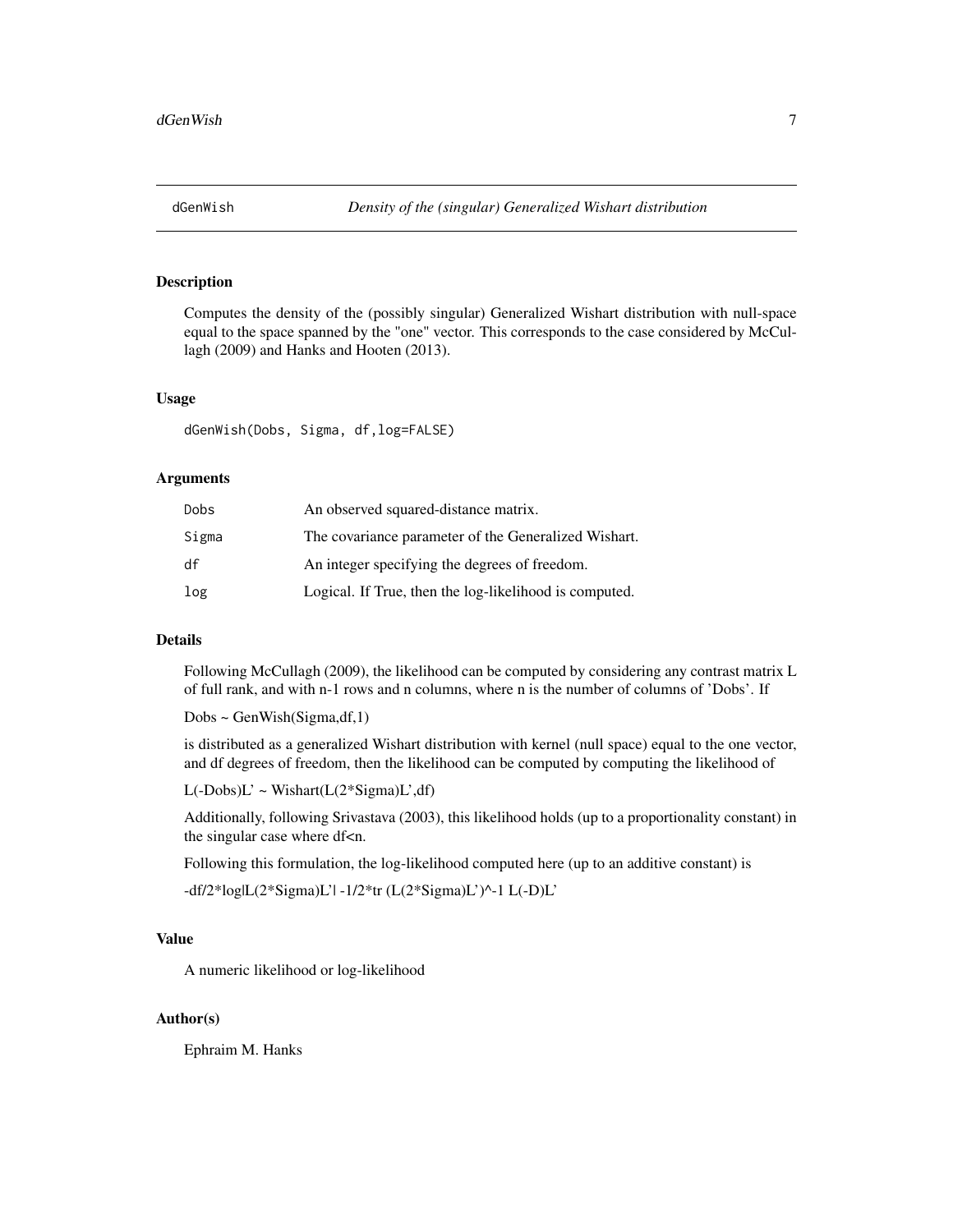# <span id="page-7-0"></span>References

McCullagh 2009. Marginal likelihood for distance matrices. Statistica Sinica 19: 631-649.

Srivastava 2003. Singular Wishart and multivariate beta distributions. The Annals of Statistics. 31(5), 1537-1560.

Hanks and Hooten 2013. Circuit theory and model-based inference for landscape connectivity. Journal of the American Statistical Association. 108(501), 22-33.

#### Examples

```
ras=raster(nrow=30,ncol=30)
extent(ras) <- c(0,30,0,30)
values(ras) <- 1
int=ras
cov.ras=ras
## get precision matrix of entire graph
B.int=get.TL(int)
Q.int=get.Q(B.int,1)
## get precision at a few nodes
Phi=get.Phi(Q.int,obs.idx=1:20)
S=ginv(as.matrix(Phi))
## simulate distance matrix
Dsim=rGenWish(df=20,Sigma=S)
image(Dsim)
## calculate log-likelihood
ll=dGenWish(Dsim,S,df=20,log=TRUE)
ll
```
dist.from.cov *Compute a squared distance matrix from a covariance matrix.*

# Description

This computes a squared distance matrix from a covariance matrix, or other positive semi-definite matrix. The resulting squared distance matrix is the variogram matrix or the resistance distance matrix under a random walk model for connectivity as in Hanks and Hooten (2013).

# Usage

dist.from.cov(Sigma)

#### Arguments

Sigma A symmetric positive definite matrix.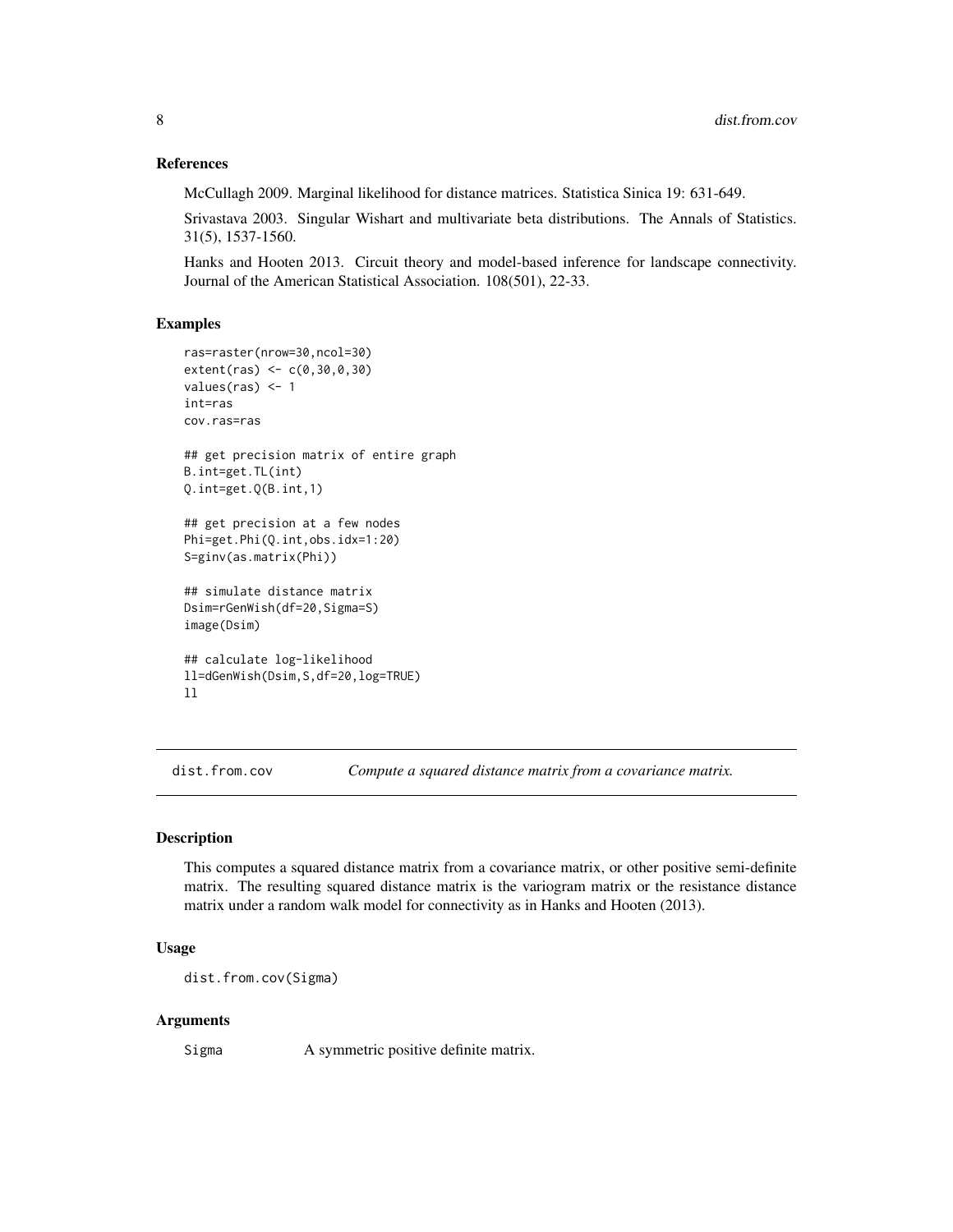<span id="page-8-0"></span>get.Phi 9

# Value

A negative definite matrix of the same dimensions as Sigma.

# Author(s)

Ephraim M. Hanks

# References

Hanks and Hooten 2013. Circuit theory and model-based inference for landscape connectivity. Journal of the American Statistical Association. 108(501), 22-33.

# Examples

## create a Wishart covariance matrix with independent structure

```
Z=matrix(rnorm(10*20),ncol=20,nrow=10)
W=Z %*% t(Z)
```
## convert to resistance distance matrix D=dist.from.cov(W)

## convert back to covariance matrix C=cov.from.dist(D)

## compare C and W max(abs(C-W))

get.Phi *Compute the precision matrix Phi of observed nodes on a graph.*

# Description

Given a Gaussian Markov random field defined by a precision matrix Q, this returns Phi, which is the precision matrix of the nodes indexed by 'obs.idx', computed using the Schur complement.

# Usage

get.Phi(Q, obs.idx)

# Arguments

|         | A precision matrix                                                      |
|---------|-------------------------------------------------------------------------|
| obs.idx | A vector of unique indices of observed nodes in the graph defined by Q. |

# Value

A square matrix of dimension equal to the length of 'obs.idx'.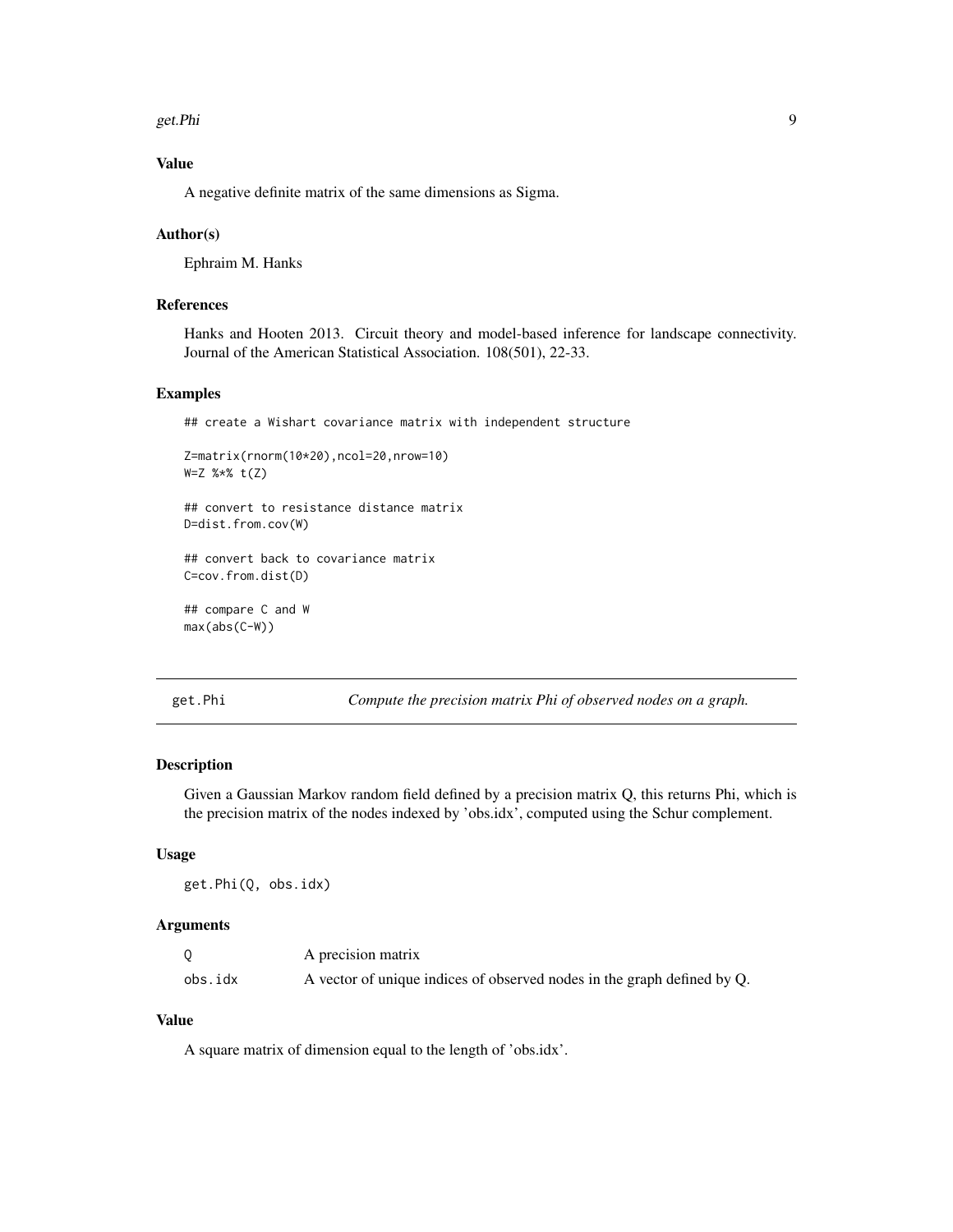## <span id="page-9-0"></span>Author(s)

Ephraim M. Hanks

## References

Hanks and Hooten 2013. Circuit theory and model-based inference for landscape connectivity. Journal of the American Statistical Association. 108(501), 22-33.

# Examples

```
int=raster(nrow=30,ncol=30)
values(int)=1
TL.int=get.TL(int)
Q.int=get.Q(TL.int,1)
## get precision matrix of only the first 5 nodes
get.Phi(Q.int,1:5)
```

|--|

getter a precision matrix from a transition list and a set of log*conductance rates.*

# Description

Creates a precision matrix Q, with off diagonal entries equal to  $expb1*x_1ij + ... + bp*x_pij$ , where beta=(b1,b2,...,bp) is a vector of log-conductance values of the covariates x\_kij. Each x\_kij is equal to  $(x_k + x_k)$ /2.

# Usage

get.Q(TL, beta)

# Arguments

|      | A transition list from TL from stack                                     |
|------|--------------------------------------------------------------------------|
| beta | A vector of log-conductance rates with length equal to the length of TL. |

# Value

A precision matrix, as a sparse matrix of class 'dgCMatrix', with dimension equal to  $n^2$  by  $n^2$ , where n is the number of nodes in the raster stack used to compute TL.

# Author(s)

Ephraim M. Hanks

# References

Hanks and Hooten 2013. Circuit theory and model-based inference for landscape connectivity. Journal of the American Statistical Association. 108(501), 22-33.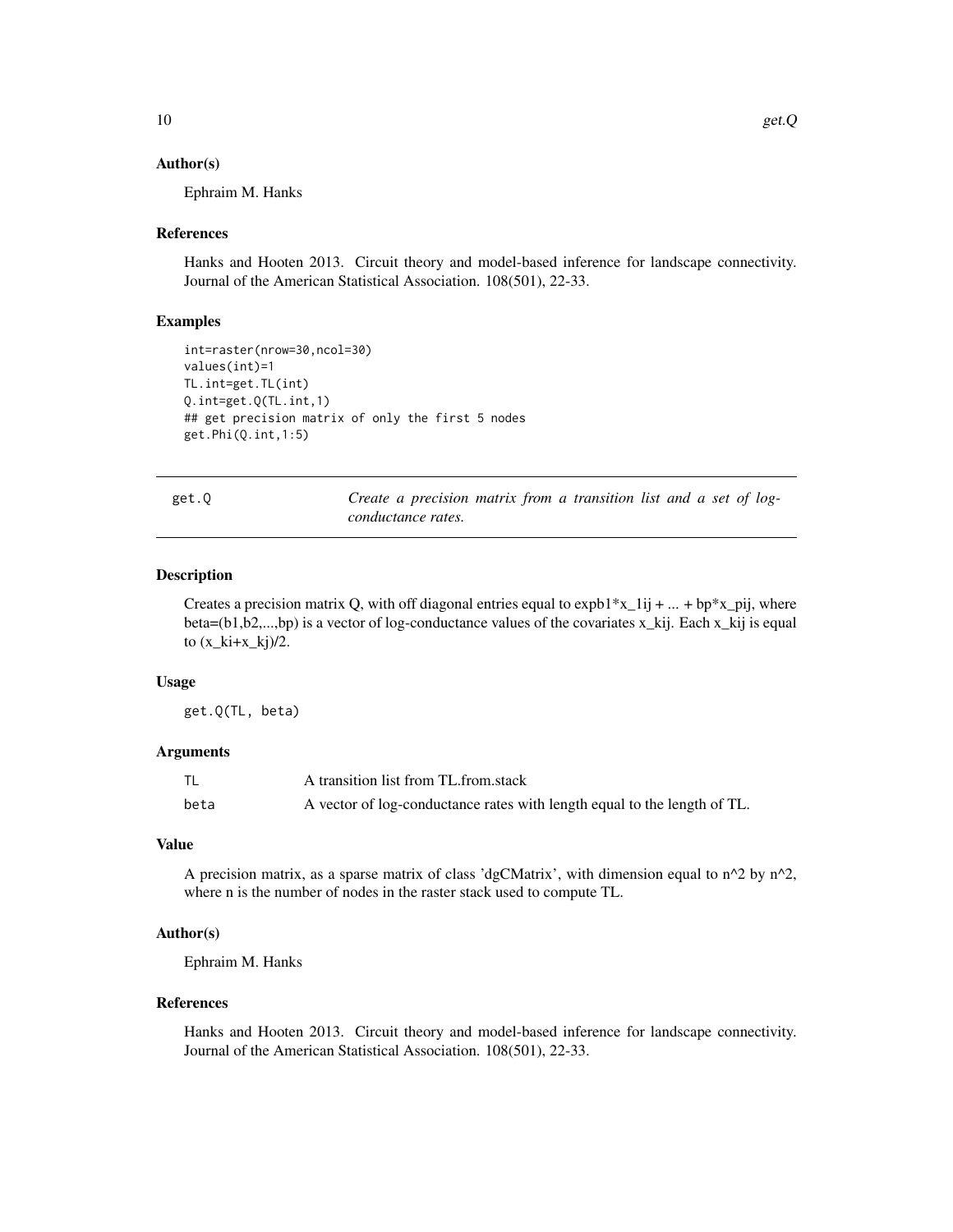#### <span id="page-10-0"></span>get. TL  $\qquad \qquad$  11

# Examples

```
int=raster(nrow=30,ncol=30)
values(int)=1
B.int=get.TL(int)
Q.int=get.Q(B.int,1)
```
get.TL *Construct a transition list from a raster or raster stack*

# Description

This computes a list of log-transition matrices as a preliminary step to creating a precision matrix from covariate rasters.

# Usage

get.TL(rast.stack)

# Arguments

rast.stack A raster layer or raster stack object.

# Value

A list of length equal to the number of raster layers in rast.stack. Each element in the list is a sparse Matrix of class 'dgCMatrix'.

# Author(s)

Ephraim M. Hanks

#### References

Hanks and Hooten 2013. Circuit theory and model-based inference for landscape connectivity. Journal of the American Statistical Association. 108(501), 22-33.

# Examples

```
int=raster(nrow=30,ncol=30)
values(int)=1
TL.int=get.TL(int)
Q.int=get.Q(TL.int,1)
image(Q.int)
```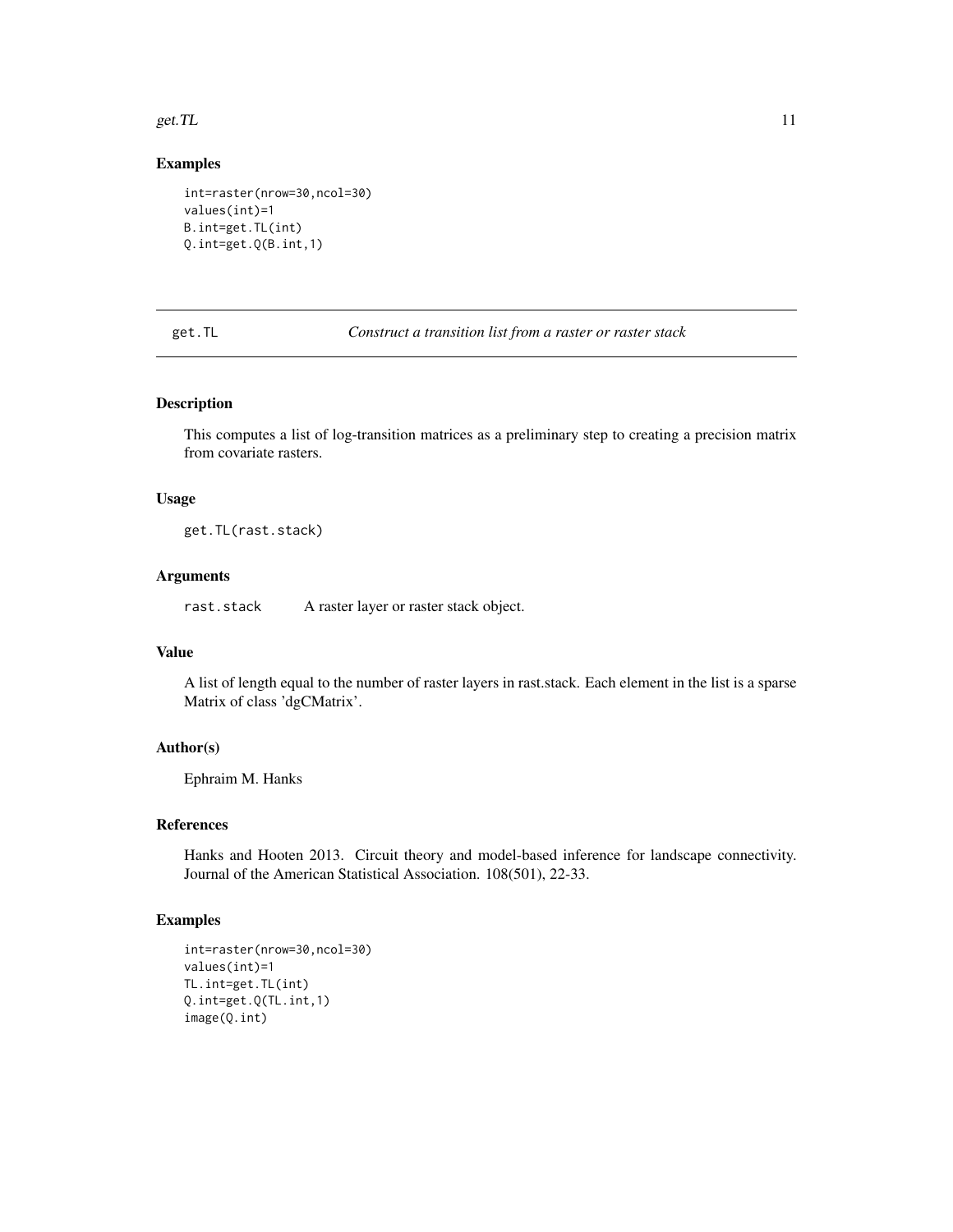<span id="page-11-0"></span>

Constructs and runs an MCMC sampler to estimate resistance parameters of different landscape features.

# Usage

```
mcmc.wish.icar(Dobs, TL, obs.idx, df=1,
               beta.start = rep(0, length(TL)),
               beta.prior.mean = rep(0, length(TL)),beta.prior.cov = diag(10, length(TL)),
               tau.start = 0.1, tau.prior.var = 1,
               theta.tune = diag(10^{\wedge}-4,length(TL)+1),n.mcmc=100, adapt.max=10000, adapt.int=100,
               print.iter=FALSE, output.trace.plot=FALSE)
```
# Arguments

| Dobs            | A square symmetric matrix of observed pairwise distances. For example, a ge-<br>netic distance matrix.                                                   |
|-----------------|----------------------------------------------------------------------------------------------------------------------------------------------------------|
| TL              | A list of transition matrices for different covariate raster layers, created by get.TL                                                                   |
| obs.idx         | A vector of unique indices of observed nodes in the graph defined by the raster<br>grid.                                                                 |
| df              | An integer specifying the degrees of freedom of Dobs.                                                                                                    |
| beta.start      | Vector of initial values for conductance parameters beta. Default is a vector of<br>zeros.                                                               |
| beta.prior.mean |                                                                                                                                                          |
|                 | Vector of prior mean values for conductance parameters beta. Default is a vector<br>of zeros.                                                            |
|                 | beta.prior.cov Matrix of the prior covariance matrix for conductance parameters beta. Default<br>is a diagonal matrix with diagonal entries equal to 10. |
| tau.start       | Numeric starting value for the nugget variance tau. Default is 0.1                                                                                       |
| tau.prior.var   | Variance of the half-normal prior for tau. Default is 1.                                                                                                 |
| theta.tune      | Covariance matrix for the random walk MH sampler for all parameters. Default<br>is a diagonal matrix with variance 10^-4.                                |
| $n$ . mcmc      | Integer number of iterations of the MCMC sampler to run.                                                                                                 |
| adapt.max       | Integer number (or INF) specifying the last iteration at which the covariance<br>matrix of the proposal distribution will be adapted. Default is 10^5.   |
| adapt.int       | Interval at which the covariance matrix of the proposal distribution is adapted.<br>Default is every 100 iterations.                                     |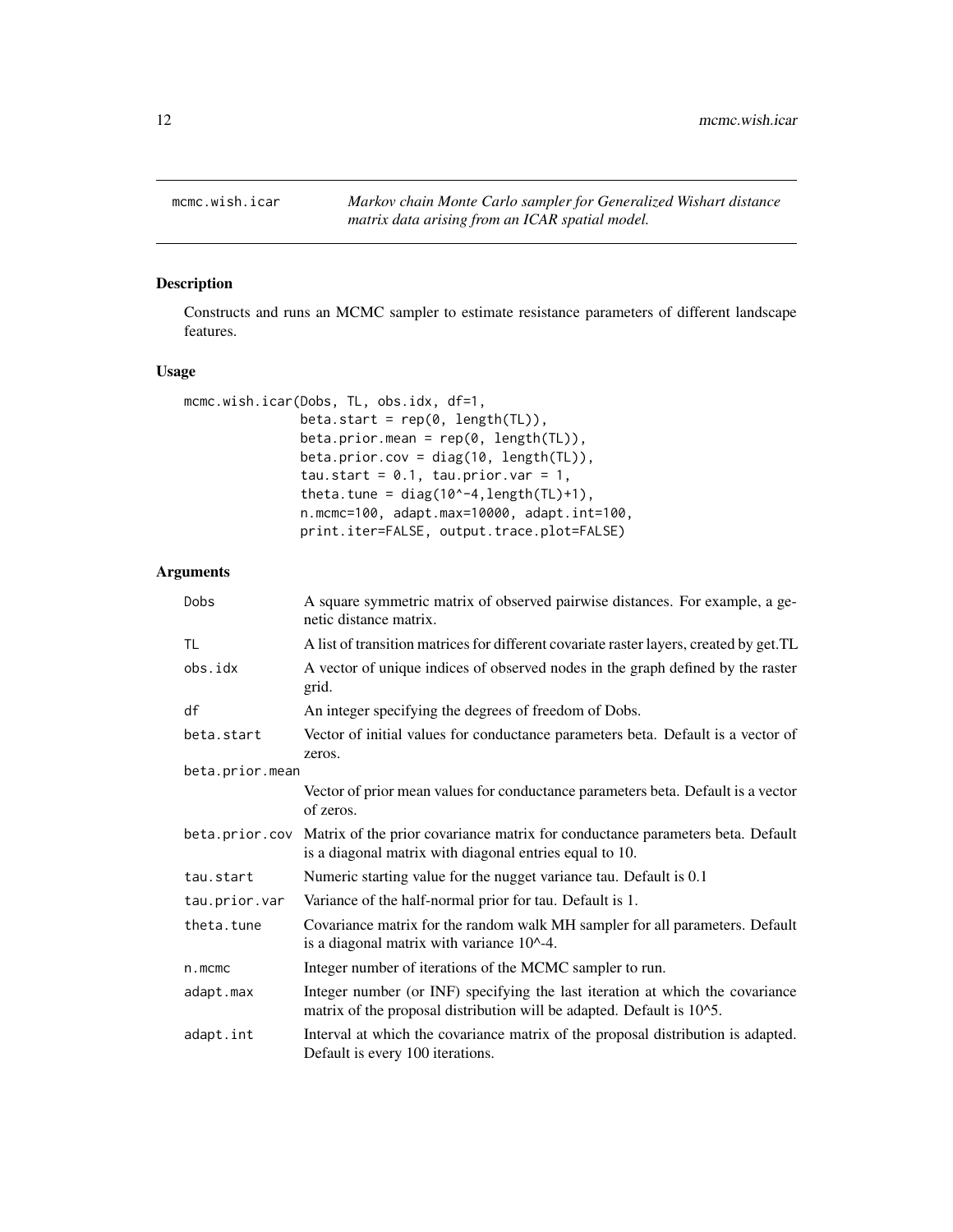print.iter Logical. If TRUE, then the current state of the system will be printed to the console every 100 iterations.

output.trace.plot

Logical. If TRUE, then the trace plots of the sampler will be saved to "trace-Out.pdf" every 100 iterations.

# Details

Runs an MCMC sampler to draw samples from the posterior distribution of model parameters (beta,tau) from the following model for an observed squared distance matrix Dobs:

-Dobs ~ GenWish(2\*Sigma,df)

 $Sigma = K(Psi)K' + tau*I$ 

where Psi is the covariance matrix of the observed nodes of a graph described by the transition list TL. That is, the total graph has Laplacian (precision) matrix Q, with off-diagonal entries of Q given by

 $Q_{ij} = \exp((b0 + b1 x_{1} + ... + bp x_{pi})$ , where beta=(b1,b2,...,bp) is a vector of log-conductance values of the covariates x\_kij. Each x\_kij is equal to  $(x_k + x_k)/2$ .

The prior on beta is N(beta.prior.mean,beta.prior.cov), and the prior on tau is tau~Half\_Normal(0,tau.prior.var).

# Value

A list containing output from the MCMC sampler.

beta Posterior samples for conductance parameters beta.

# Author(s)

Ephraim M. Hanks

# References

Hanks and Hooten 2013. Circuit theory and model-based inference for landscape connectivity. Journal of the American Statistical Association. 108(501), 22-33.

### Examples

```
## Not run:
## The following code conducts a simulation example by
## first simulating a heterogeneous landscape, then
## simulating pairwise distance data on the landscape
## and finally making inference on model parameters.
library(rwc)
library(MASS)
## source("GenWishFunctions_20170901.r")
```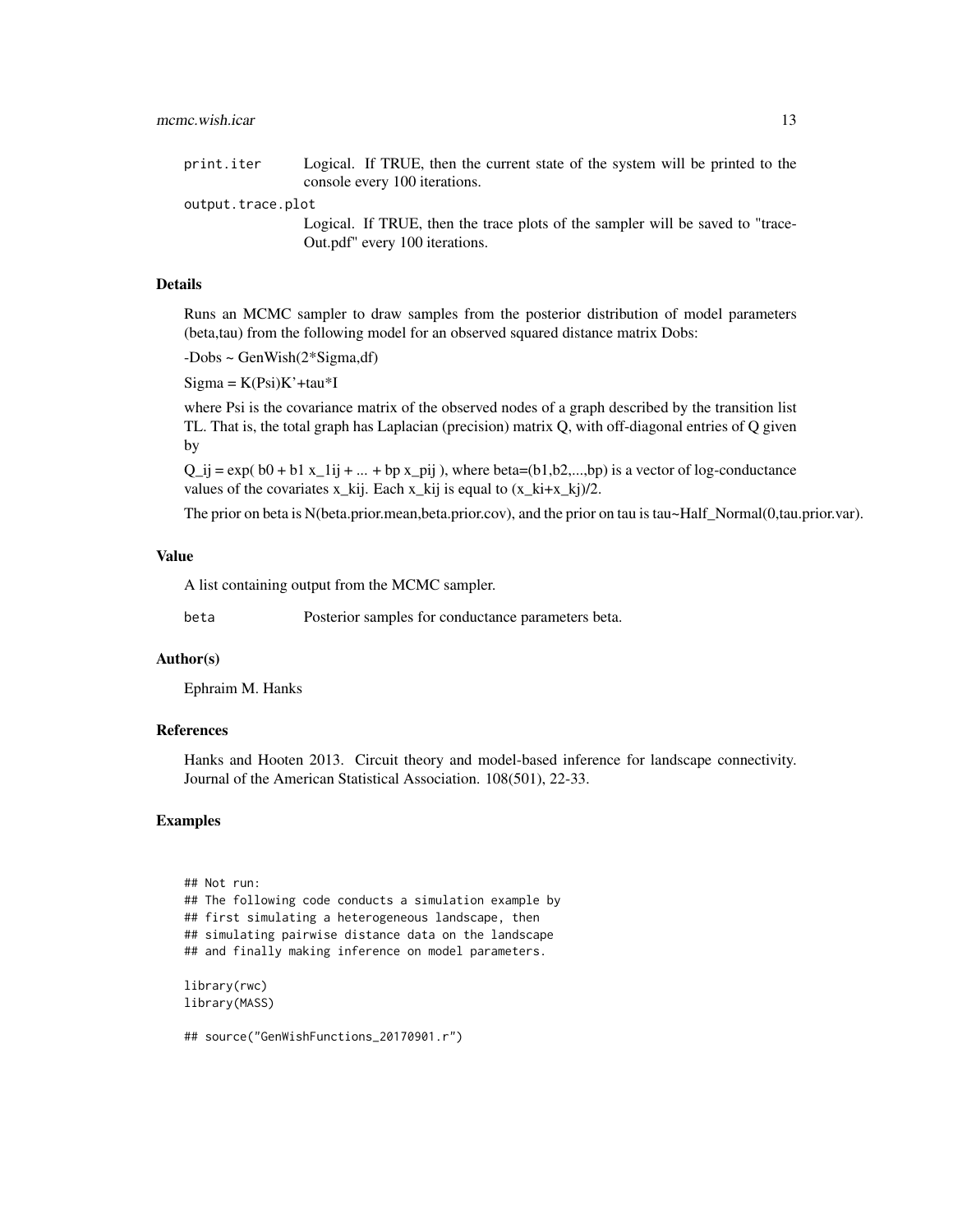```
##
## specify 2-d raster
##
ras=raster(nrow=30,ncol=30)
extent(ras) <- c(0,30,0,30)
values(ras) <- 1
plot(ras,asp=1)
ras
int=ras
cov.ras=ras
## simulate "resistance" raster
TL.int=get.TL(int)
Q.int=get.Q(TL.int,1)
set.seed(1248)
## values(cov.ras) <- as.numeric(rnorm.Q(Q.int
values(cov.ras) <- as.numeric(rnorm.Q(Q.int,zero.constraint=TRUE))
plot(cov.ras)
stack=stack(int,cov.ras)
plot(stack)
TL=get.TL(stack)
## Create "barrier" raster which has no effect, to test model selection
barrier=int
values(barrier) <- 0
barrier[,10:11] <- 1
plot(barrier)
TL.all=get.TL(stack(int,cov.ras,barrier))
##
## sampling locations
##
nsamps=150
set.seed(4567)
samp.xy=cbind(runif(nsamps,0,30),runif(nsamps,0,30))
## samp.xy=samp.xy[rep(1:nsamps,times=5),]
samp.locs=cellFromXY(int,samp.xy)
samp.cells=unique(samp.locs)
```

```
nsamps=nrow(samp.xy)
```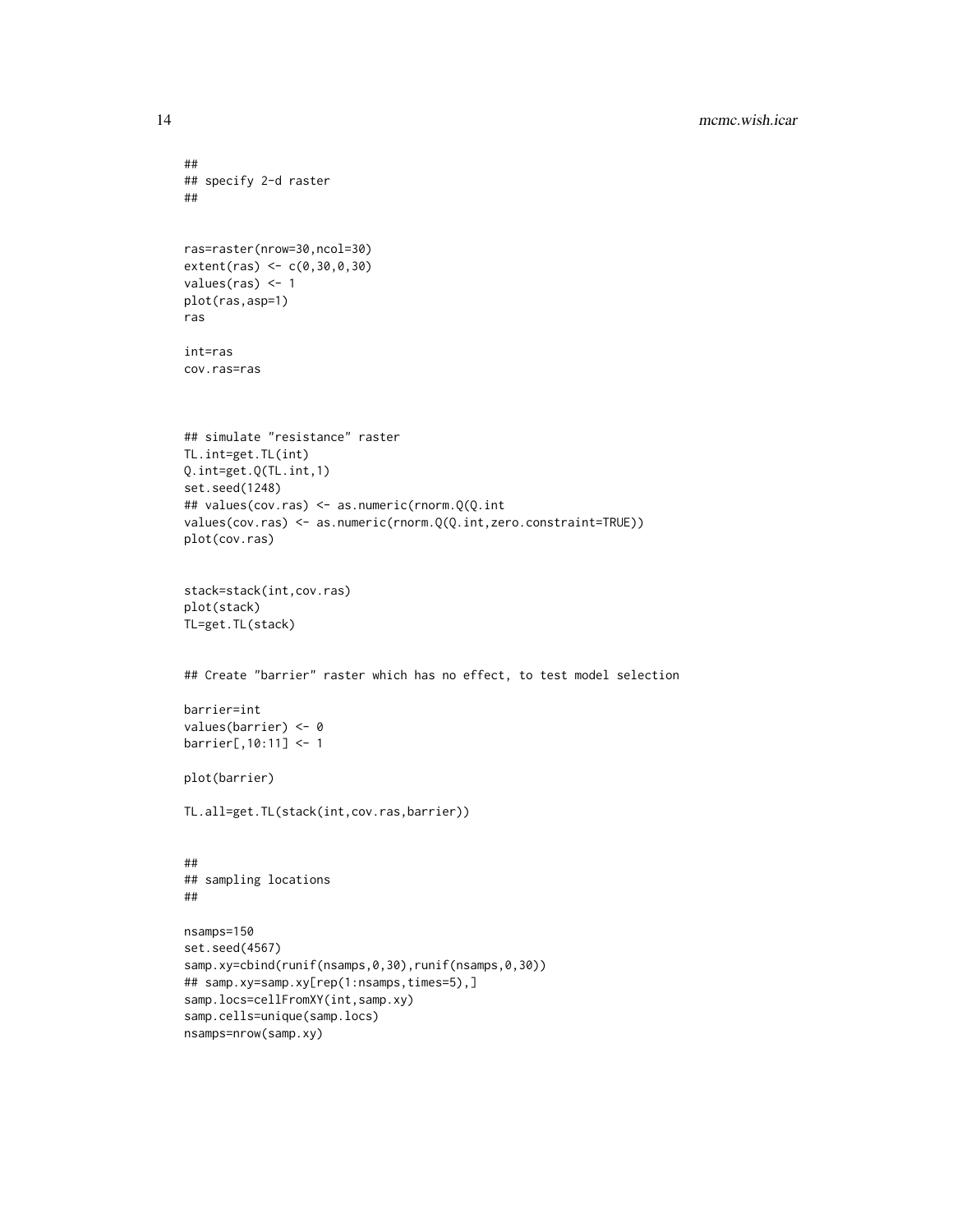#### <span id="page-14-0"></span>rGenWish 15

```
plot(cov.ras)
points(samp.xy)
K=matrix(0,nrow=nsamps,ncol=length(samp.cells))
for(i in 1:nsamps){
   K[i,which(samp.cells==samp.locs[i])]=1
}
image(K)
##
## beta values
##
betas=c(-2,-1)
tau=.01
Q=get.Q(TL,betas)
Phi=get.Phi(Q,samp.cells)
## simulate from ibr model
D.rand.ibr=rGenWish(df=20,Sigma=K%*%ginv(as.matrix(Phi))%*%t(K) + diag(nsamps)*tau)
image(D.rand.ibr)
## crude plot of geographic distance vs genetic distance
plot(as.numeric(as.matrix(dist(xyFromCell(ras,samp.locs)))),as.numeric(D.rand.ibr))
##
## fitting using MCMC
##
fit=mcmc.wish.icar(D.rand.ibr,TL,samp.locs,df=20,output.trace.plot=TRUE,
                   adapt.int=100,adapt.max=100000,n.mcmc=10000)
str(fit)
## End(Not run)
```
rGenWish *Simulate realizations from the Generalized Wishart distribution*

# Description

Simulates Wishart random variables, then computes the induced distance of the simulated Wishart random variables. The result is a random matrix distributed as a Generalized Wishart random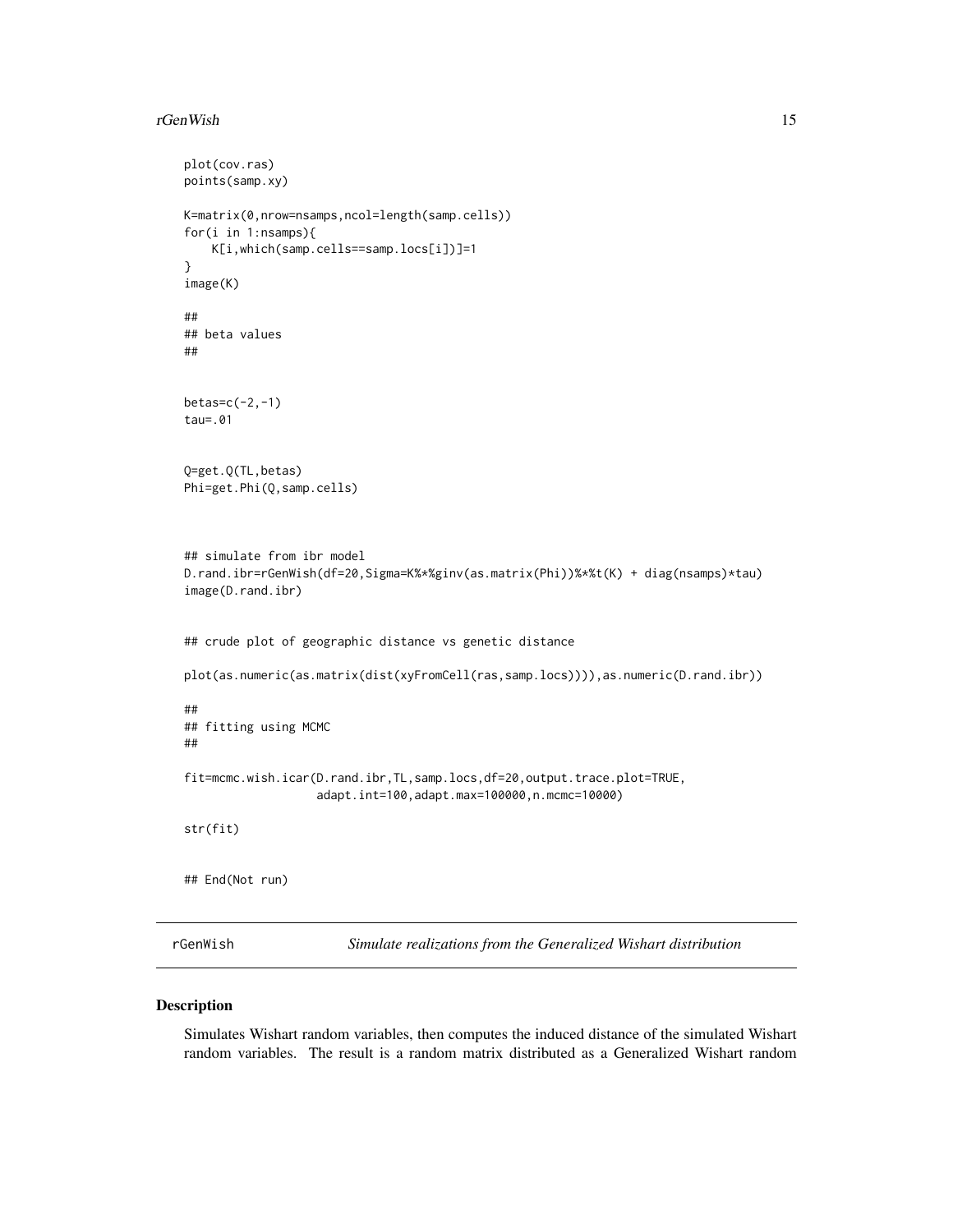variable.

# Usage

rGenWish(Sigma, df)

# Arguments

| Sigma | The covariance parameter of the Generalized Wishart. |
|-------|------------------------------------------------------|
| df    | An integer specifying the degrees of freedom.        |

# Value

A matrix of dimension equal to the dimension of Sigma.

# Author(s)

Ephraim M. Hanks

# References

McCullagh 2009. Marginal likelihood for distance matrices. Statistica Sinica 19: 631-649.

# Examples

```
ras=raster(nrow=30,ncol=30)
extent(ras) <- c(0,30,0,30)
values(ras) <- 1
int=ras
cov.ras=ras
```
## get precision matrix of entire graph B.int=get.TL(int) Q.int=get.Q(B.int,1)

```
## get precision at a few nodes
Phi=get.Phi(Q.int,obs.idx=1:20)
S=ginv(as.matrix(Phi))
```

```
## simulate distance matrix
Dsim=rGenWish(df=20,Sigma=S)
image(Dsim)
```

```
## calculate log-likelihood
ll=dGenWish(Dsim,S,df=20,log=TRUE)
ll
```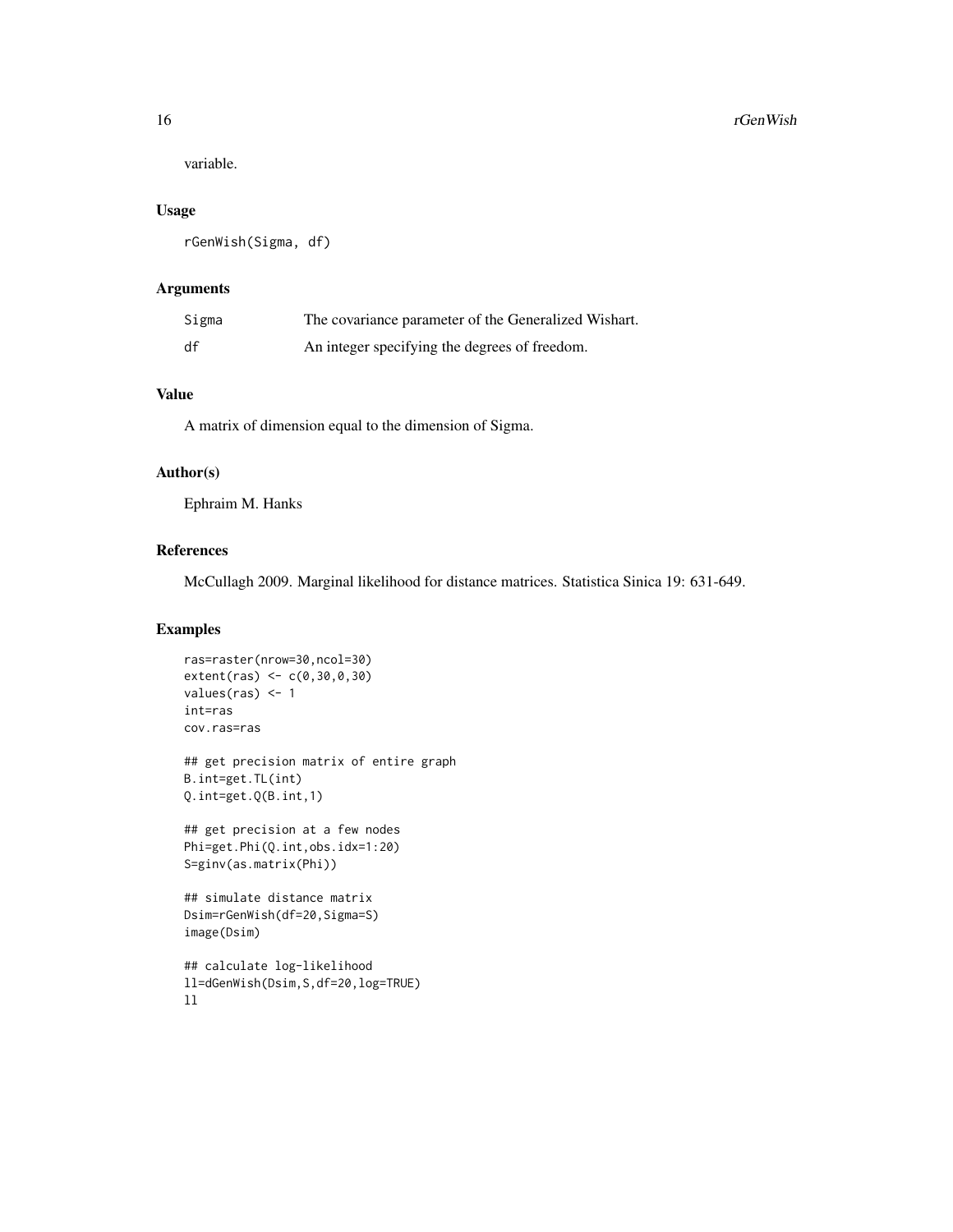<span id="page-16-0"></span>General function to make use of sparse matrix methods to efficiently simulate random multivariate normal random variables with sparse precision matrices.

# Usage

```
rnorm.Q(Q, mu = rep(0, nrow(Q)), X = Matrix(1, nrow = new(Q), ncol = ...1),
zero.constraint = FALSE, canon = FALSE, diag.adjust = .Machine$double.eps * 10)
```
# Arguments

| Q.              | Precision matrix, defined as a sparse Matrix object.                           |
|-----------------|--------------------------------------------------------------------------------|
| mu              | Mean vector of dimension equal to the dimension of Q.                          |
| X.              | Matrix of vectors which should be orthogonal to the simulated random variable. |
| zero.constraint |                                                                                |
|                 | If TRUE, then the simulated random variable is orthogonal to the columns of X. |
| canon           | If TRUE, then draw from the 'canonical form'.                                  |
| diag.adjust     | Numeric value to be added to the diagonal of Q to make it positive definite.   |

# Details

In the 'canonical form', the variable is drawn from:

 $v \sim N(Q^{\wedge}-1 \text{ mu}, Q^{\wedge}-1)$ 

In the non-canonical form, the variable is drawn from

v~N( mu, Q^-1)

# Value

A vector of the resulting random variable.

# Author(s)

Ephraim M. Hanks

# References

Rue and Held 2005. Gaussian Markov Random Fields: theory and applications. Chapman and Hall.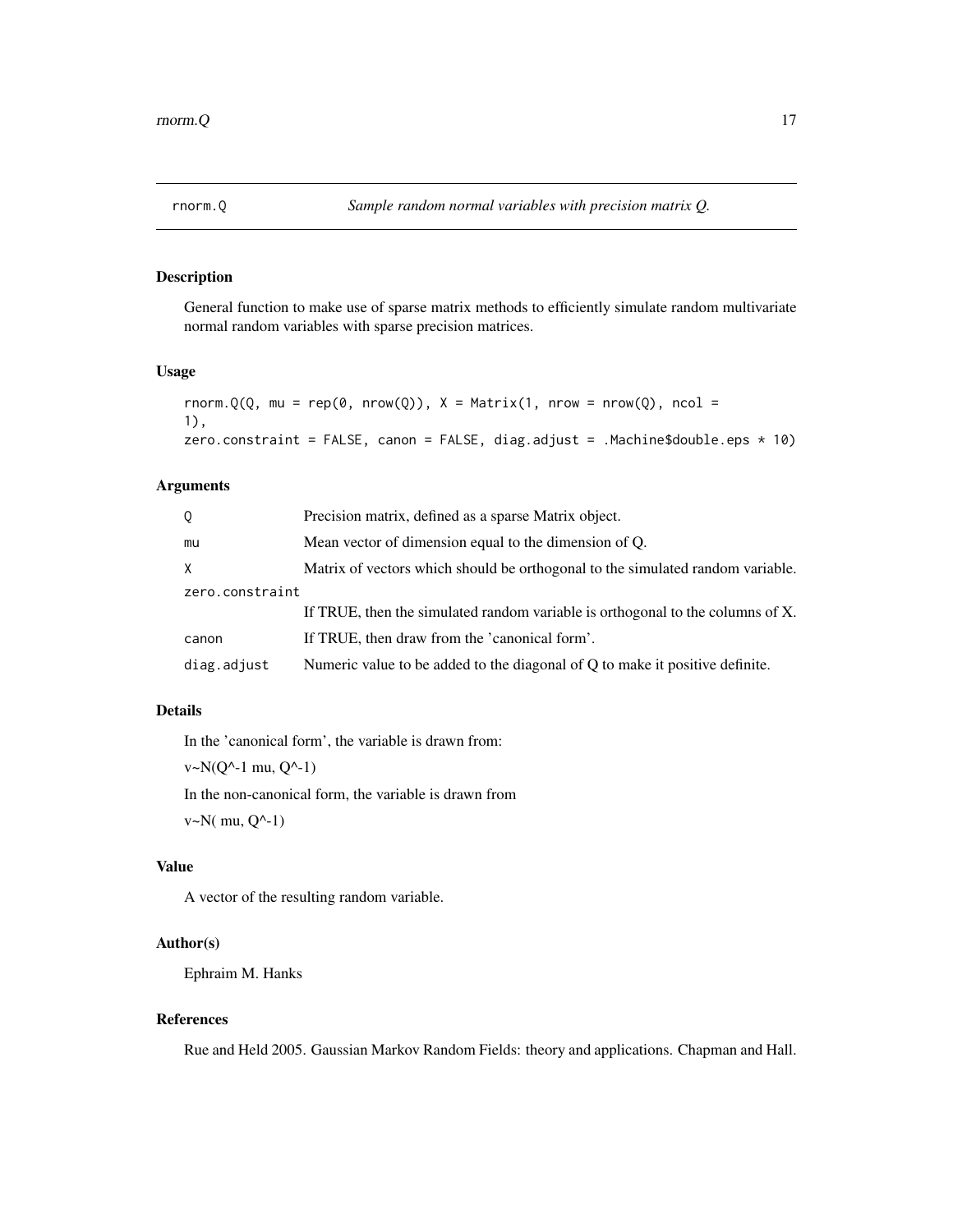18 rnorm.Q

# Examples

```
ras=raster(nrow=30,ncol=30)
extent(ras) <- c(0,30,0,30)
values(ras) <- 1
```
int=ras cov.ras=ras

```
## simulate "resistance" raster
B.int=get.TL(int)
Q.int=get.Q(B.int,1)
values(cov.ras) <- as.numeric(rnorm.Q(Q.int,zero.constraint=TRUE))
plot(cov.ras)
```